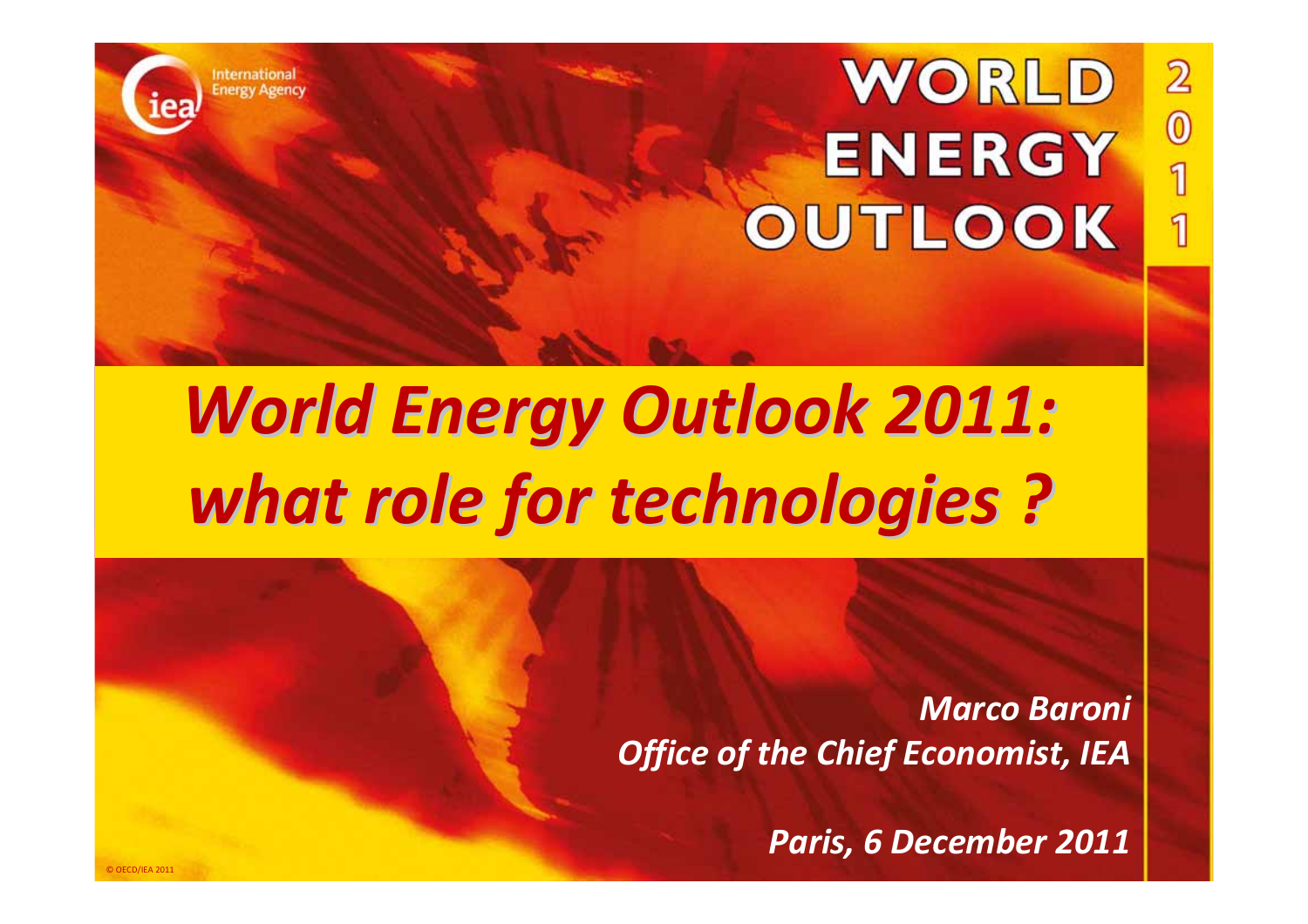# *The context: context: fresh challenges challenges add to already already worrying worrying trends*

### **WORLD ENERGY OUTLOOK**

- in<br>M **Economic concerns have diverted attention from energy policy and limited the means of intervention**
- **Post‐Fukushima, nuclear is facing uncertainty**
- in<br>M **MENA turmoil raised questions about region's investment plans**
- **Some key trends are pointing in worrying directions:**
	- ¾*CO2 emissions rebounded to <sup>a</sup> record high*
	- ¾*energy efficiency of global economy worsened for 2n<sup>d</sup> straight year*
	- ¾ *spending on oil imports is near record highs*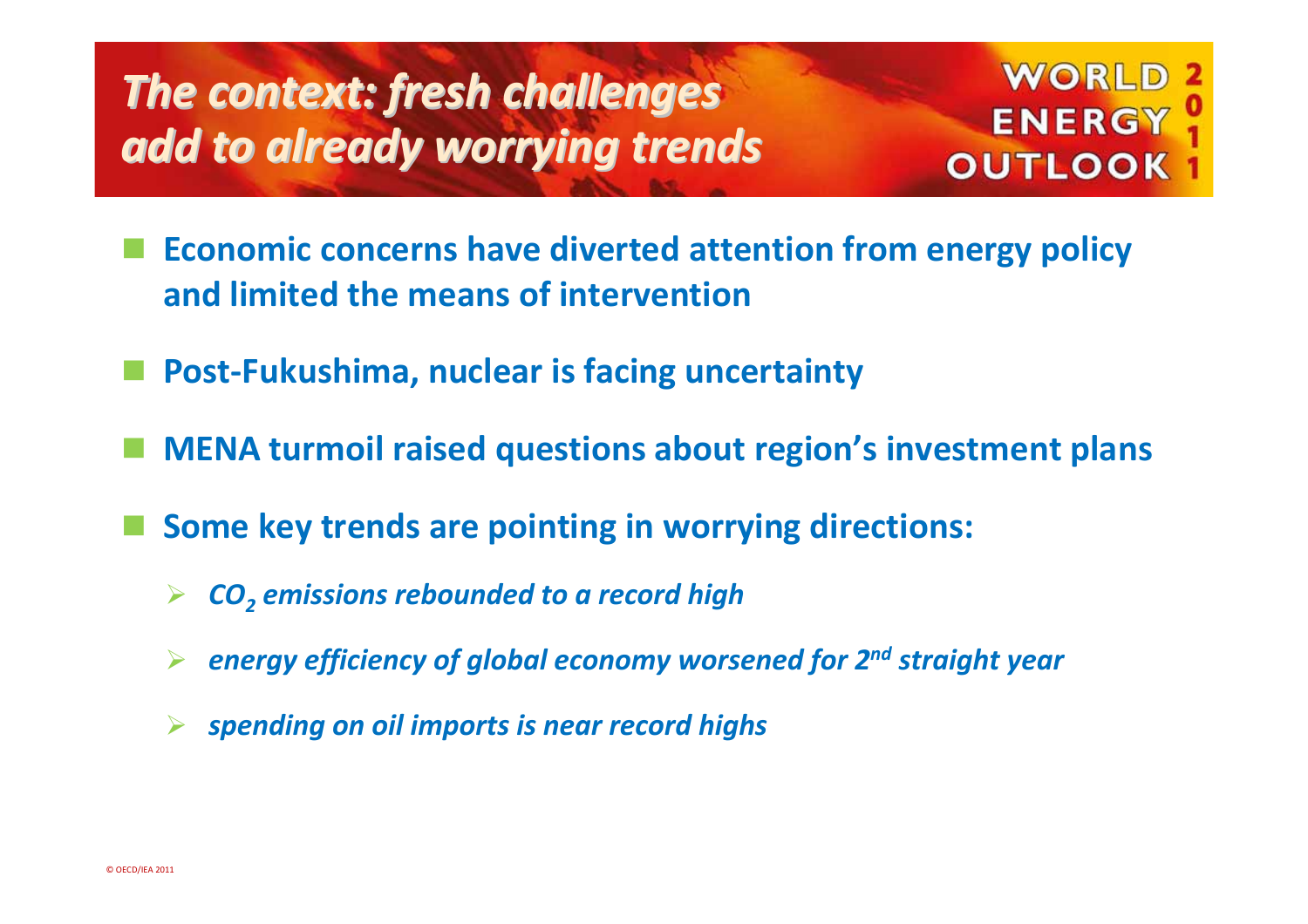# *Emerging Emerging economies economies continue continue to drive global energy demand*

### WORLD **ENERGY OUTLOOK**

**Growth in primary energy demand**



*Global energy demand increases by one‐third from 2010 to 2035, with China & India accounting for 50% of the growth*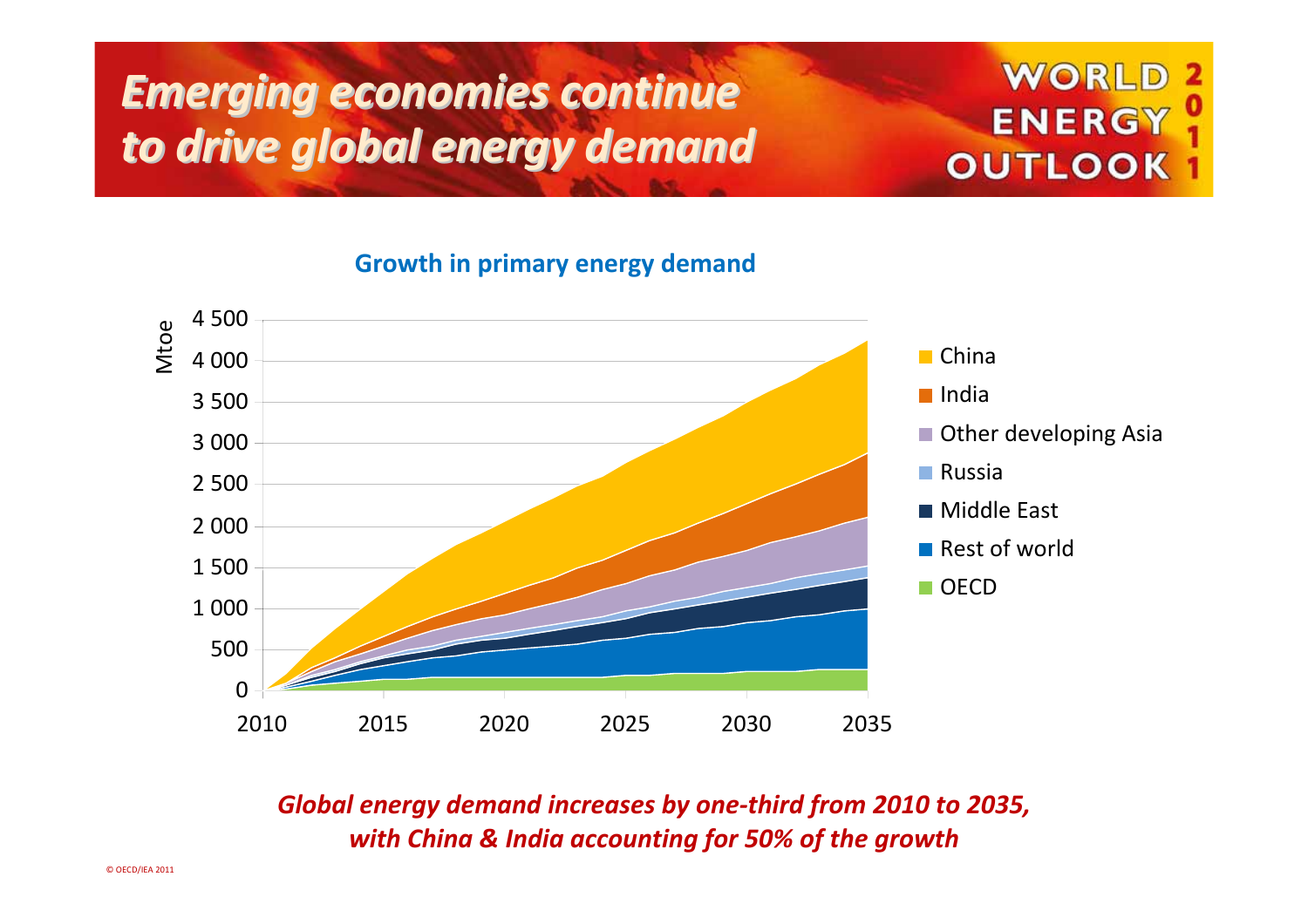# *Natural Natural gas & renewables renewables become increasingly increasingly important important*

### **WORLD ENERGY OUTLOOK**

**World primary energy demand**



*Renewables & natural gas collectively meet almost two‐thirds of incremental energy demand in 2010‐2035*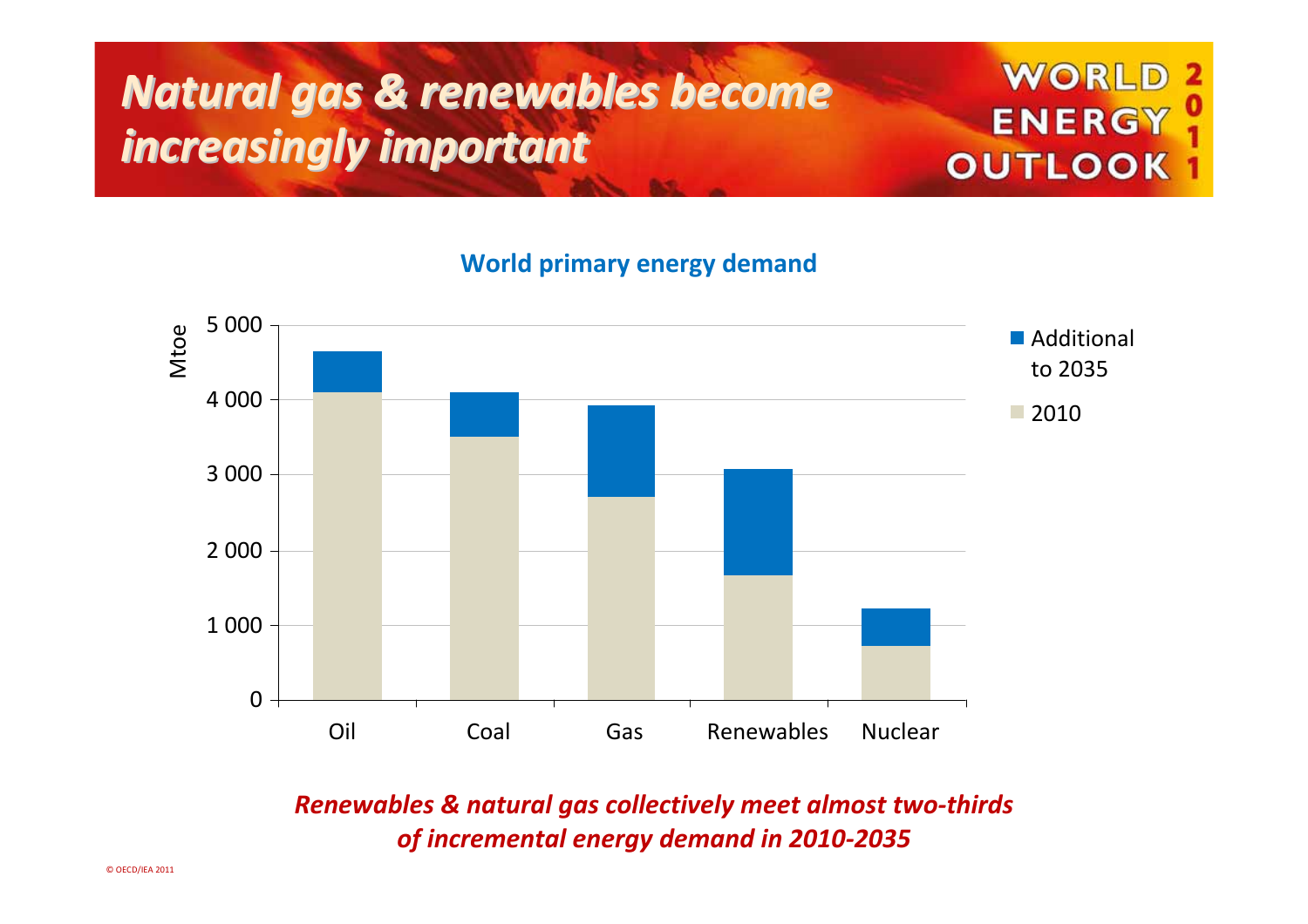# *Oil demand is driven higher by* **soaring car ownership**

### **WORLD** ENERGY **OUTLOOK**

**Vehicles per 1000 people in selected markets**



*The passenger vehicle fleet doubles to 1.7 billion in 2035; most cars are sold outside the OECD by 2020, making non‐OECD policies key to global oil demand*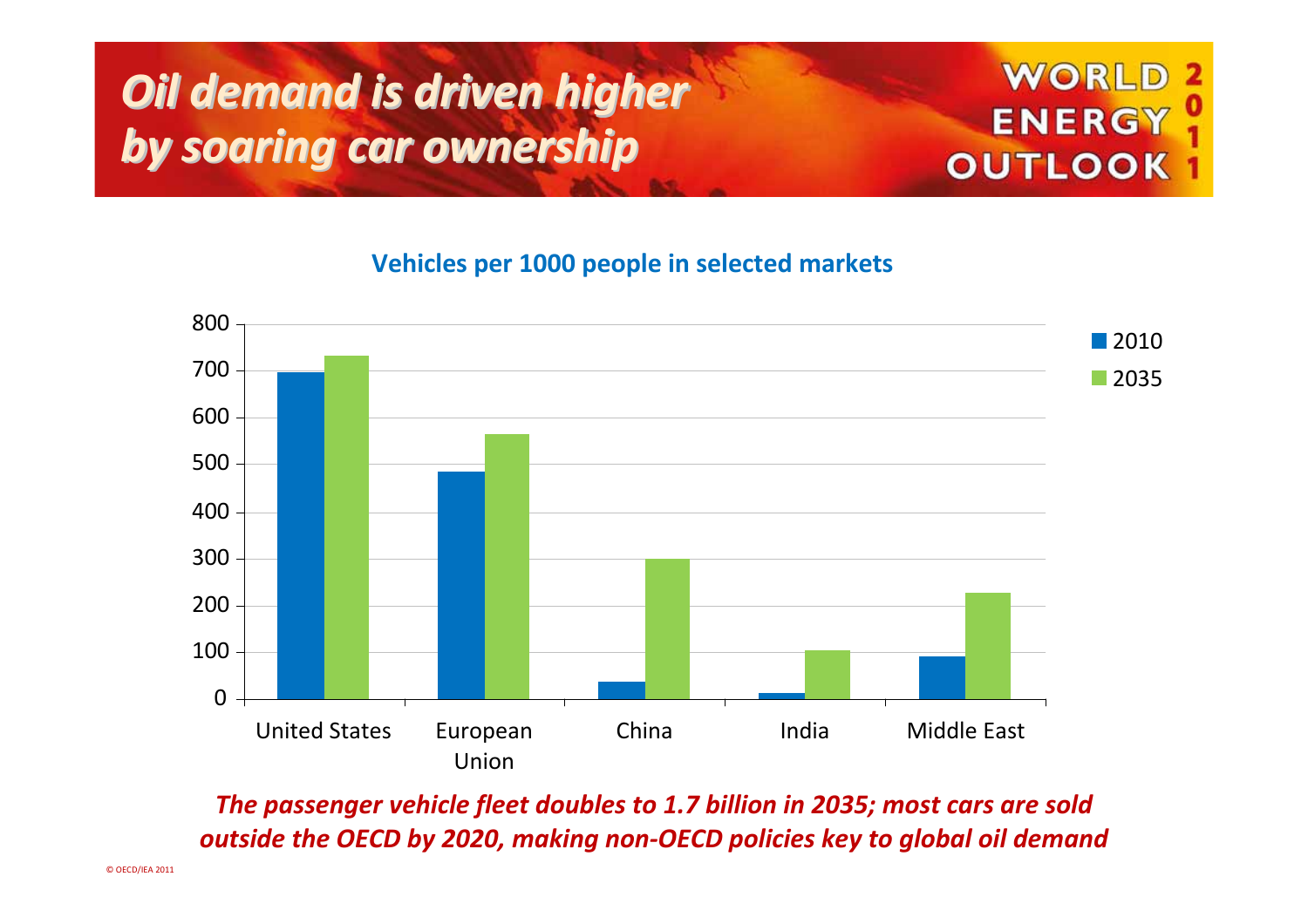# *Changing Changing oil import needs are set to shift concerns concerns about oil security security*

### WORL ENERGY **OUTLOOK**

**Net imports of oil**



*US oil imports drop due to rising domestic output & improved transport efficiency: EU imports overtake those of the US around 2015; China becomes the largest importer around 2020*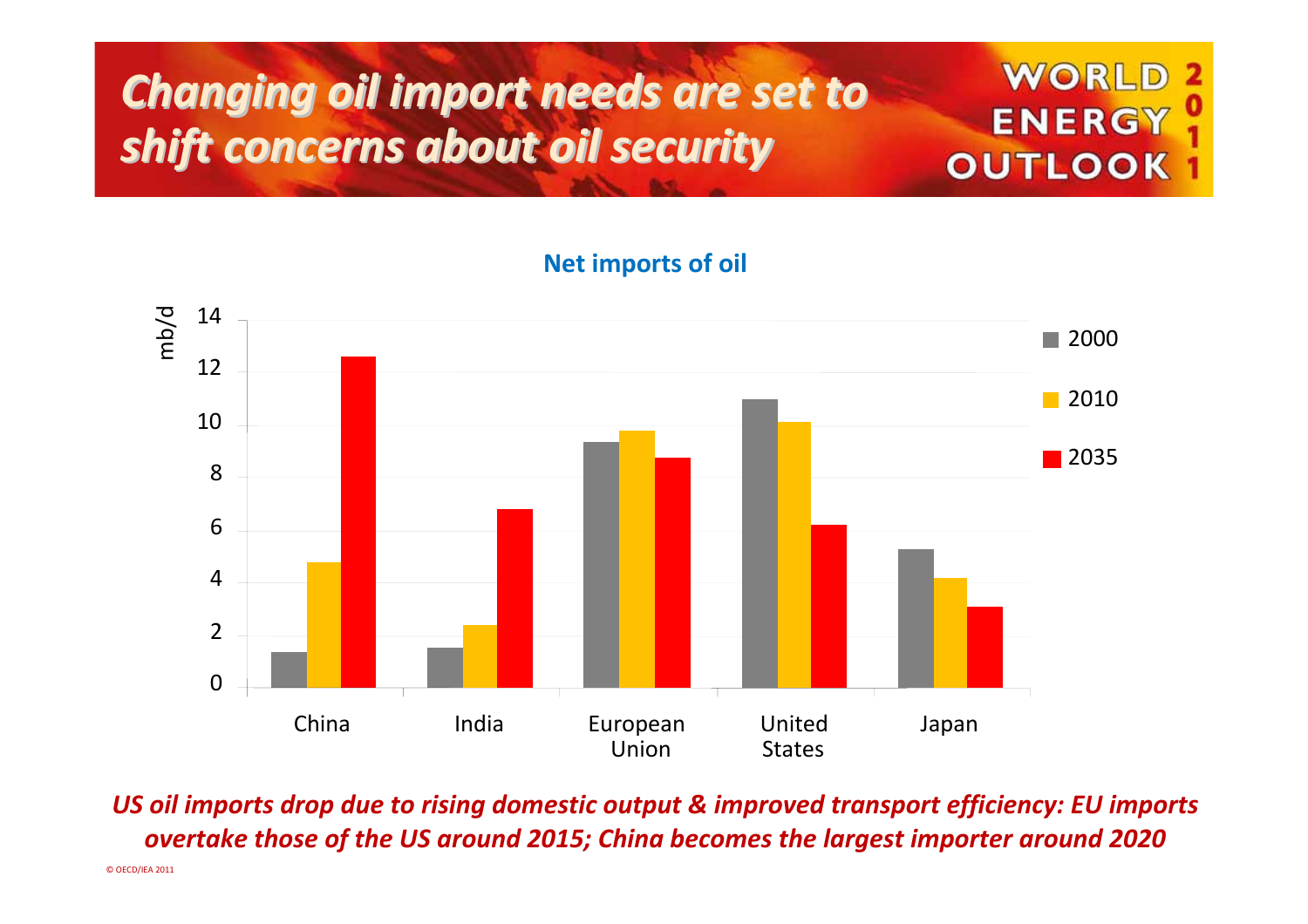# *Coal won the energy race in the first decade of the 21st century century*

### WORL ENERGY **OUTLOOK**

**Growth in global energy demand, 2000‐2010**



*Coal accounted for nearly half of the increase in global energy use over the past decade, with the bulk of the growth coming from the power sector in emerging economies*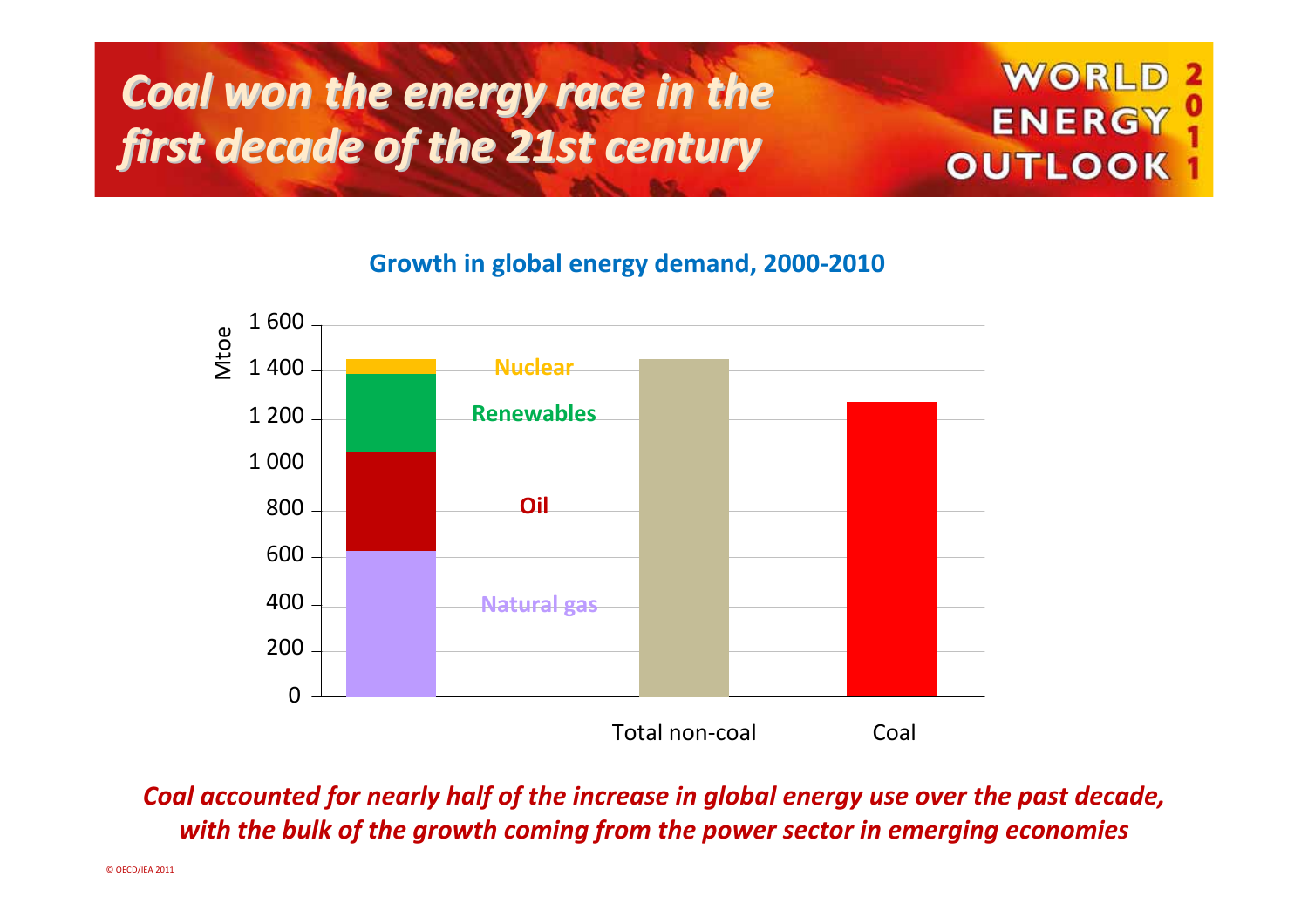### *But coal is now at <sup>a</sup> crossroads crossroads*

### WORLD **ENERGY OUTLOOK**

#### **World primary coal demand by sector and scenario**



*Coal demand prospects depend critically on government energy and environmental policies, mainly through their impact on fuel & technology choices in power generation*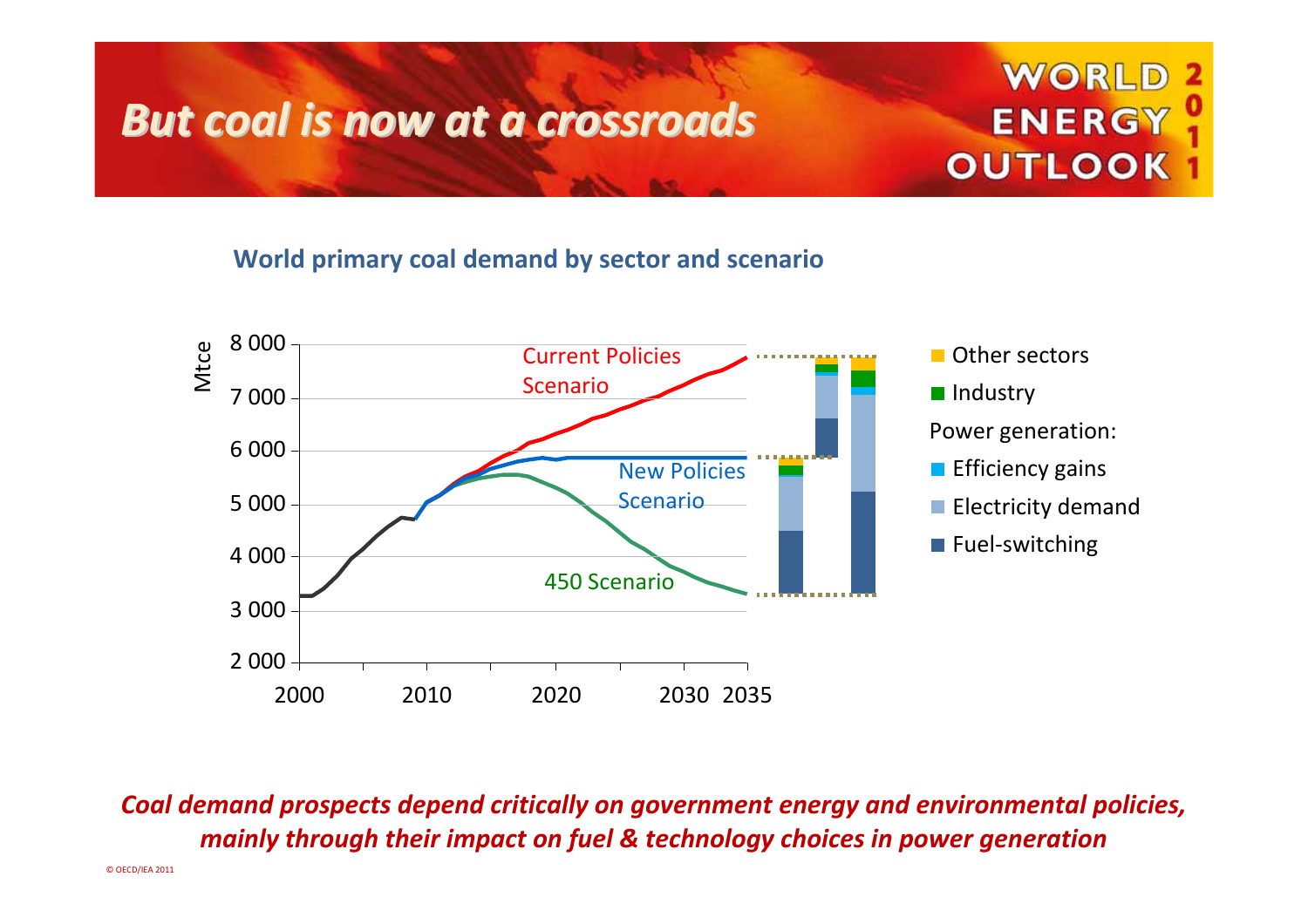# *Second thoughts thoughts on nuclear nuclear would have far‐reaching reaching consequences consequences*

### **WORLD** ENERGY **OUTLOOK**

- **"Low Nuclear Case" examines impact of nuclear component of future energy supply being cut in half**
- **Gives <sup>a</sup> boost to renewables, but increases import bills, reduces diversity & makes it harder to combat climate change**
- **By 2035, compared with the New Policies Scenario:**
	- ¾ *coal demand increases by twice Australia's steam coal exports*
	- ¾*natural gas demand increases by two‐thirds Russia's natural gas net exports*
	- ¾ *power‐ sector CO2 emissions increase by 6.2%*
- **Biggest implications are for countries with limited energy resources that planned to rely on nuclear power**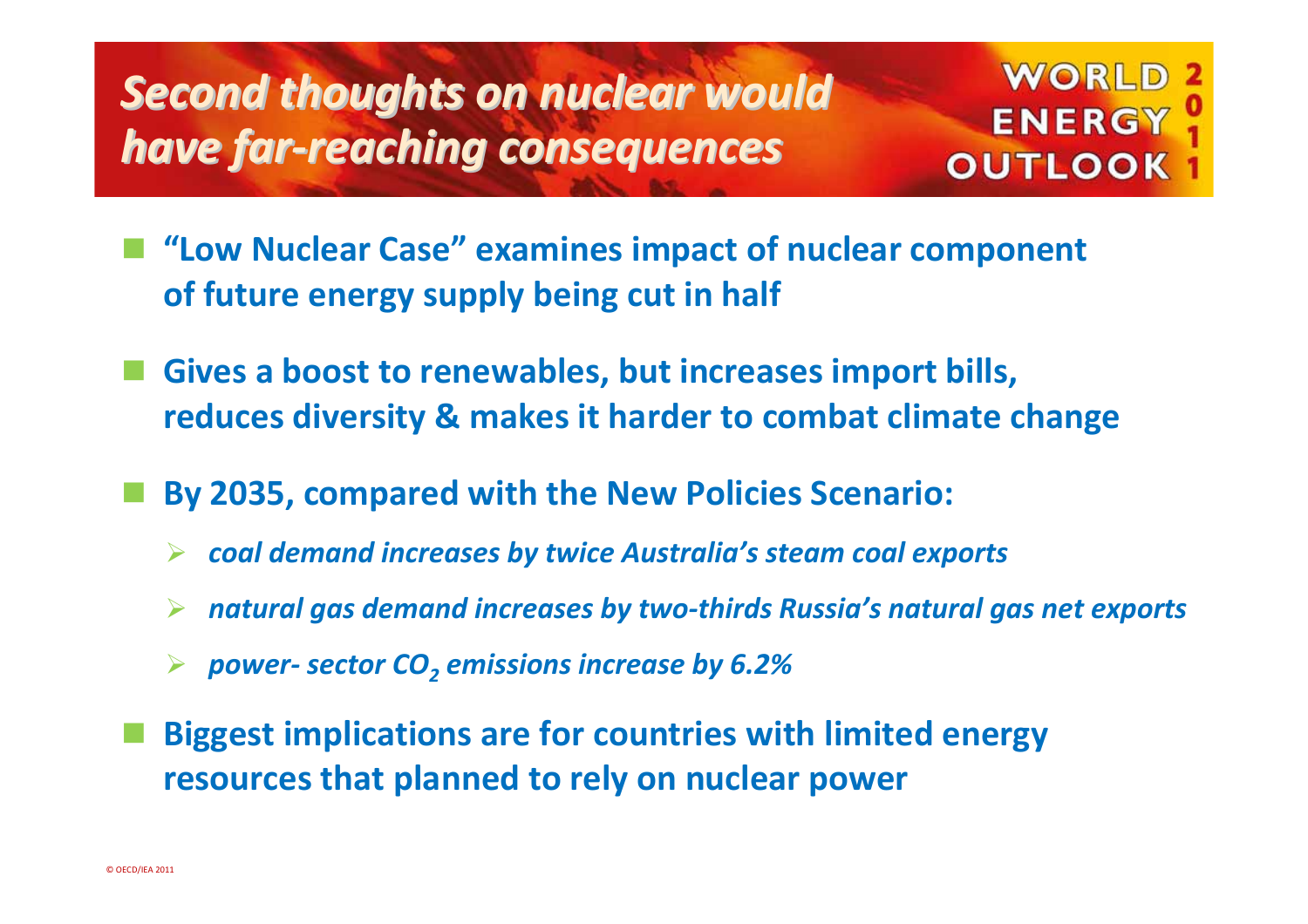# *Golden prospects prospectsfor natural natural gas*

### WORLD **ENERGY OUTLOOK**

**Largest natural gas producers in 2035**



*Unconventional natural gas supplies 40% of the 1.7 tcm increase in global supply, but best practices are essential to successfully address environmental challenges*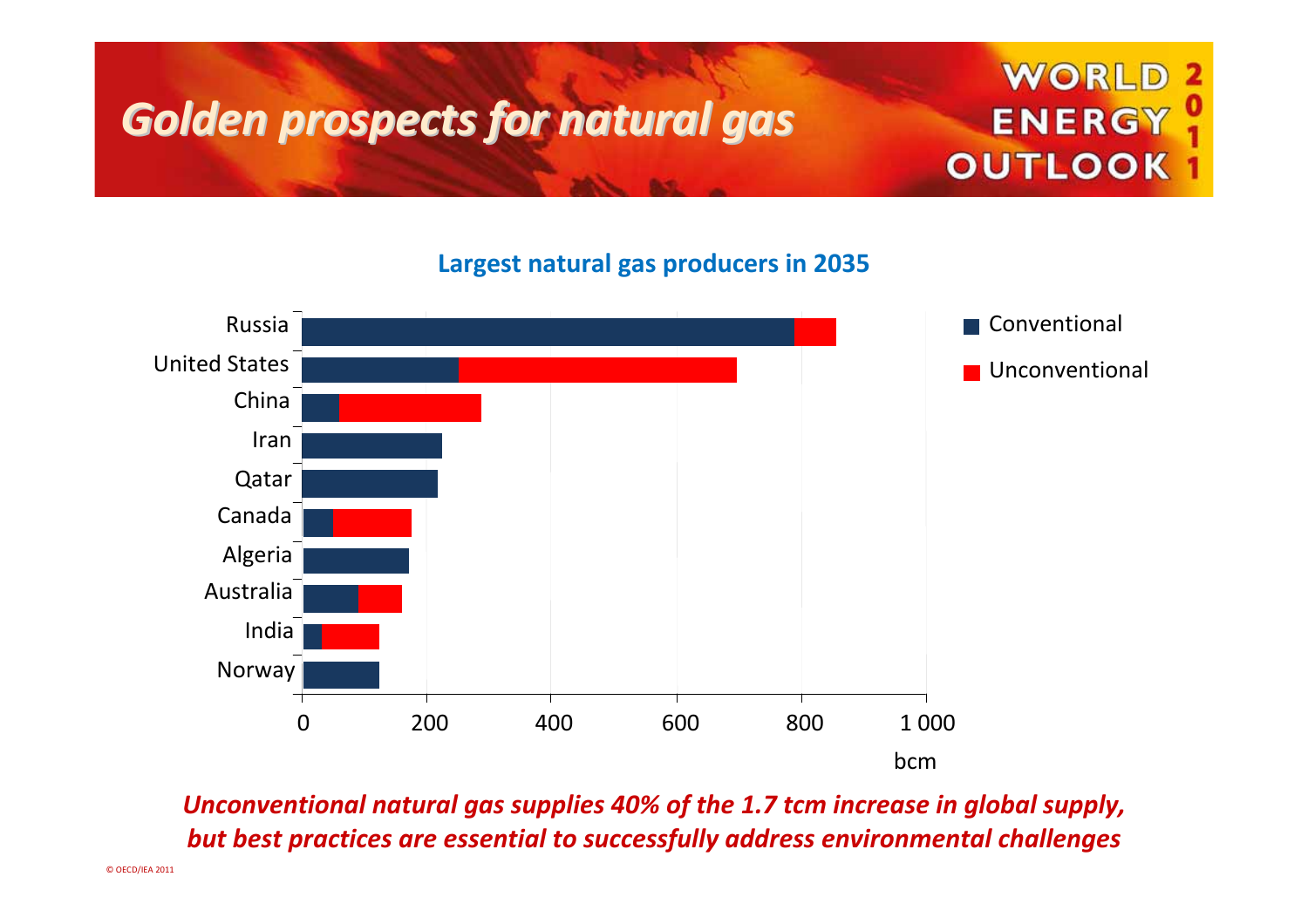# *Diversity Diversity of Russian Russian export markets markets brings diversity of revenue*

### **WORLD ENERGY OUTLOOK**

**Russian revenue from fossil fuel exports**



*An increasing share of Russian exports go eastwards to Asia, providing Russia with diversity of markets and revenues*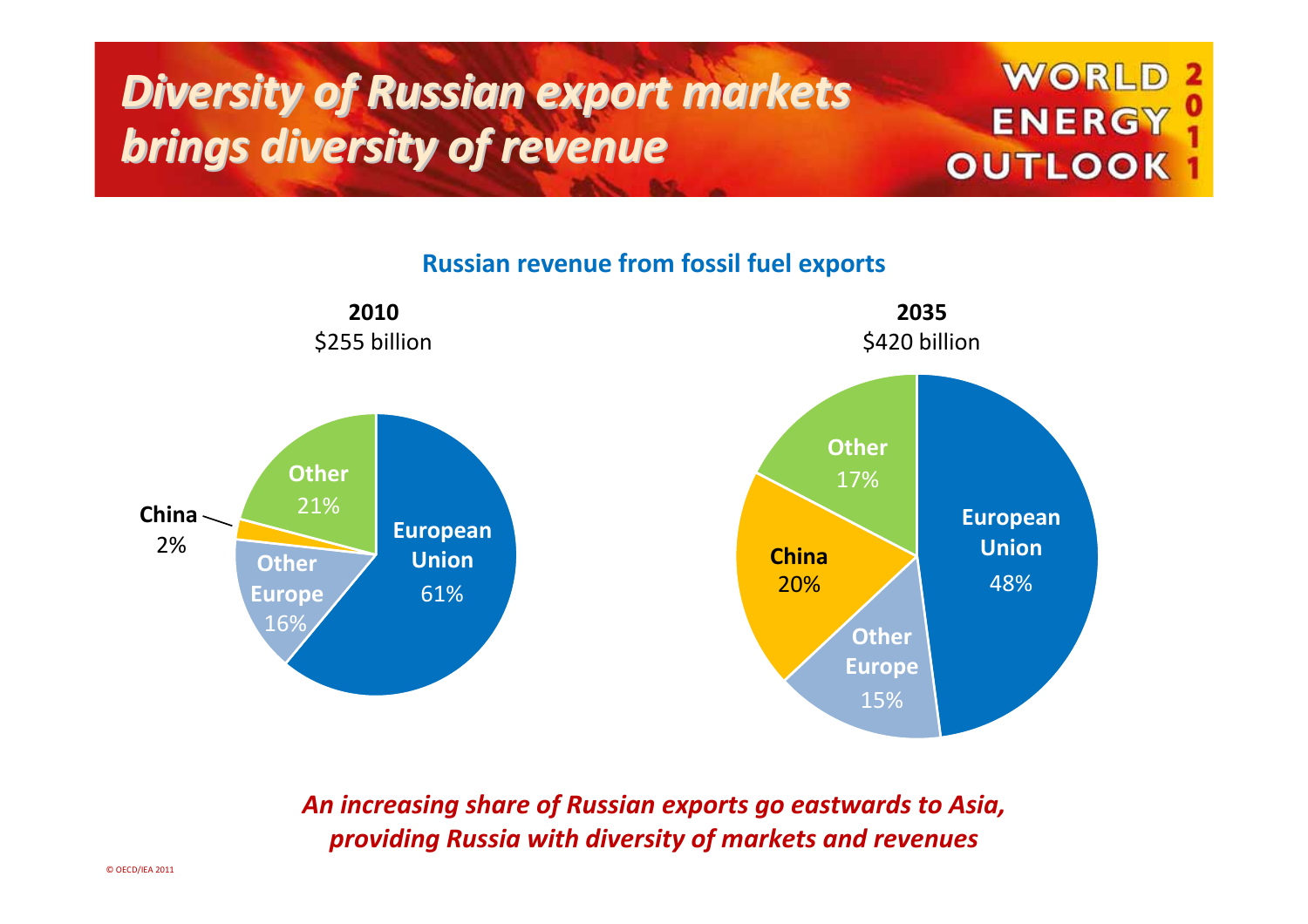# *EU moving towards towards cleaner cleaner forms of electricity electricity generation generation*

### WORL **ENERGY OUTLOOK**

**Electricity generation by selected low carbon technology & share of generation by scenario in the European Union, 2009 & 2035**



*Wind spearheads the low‐carbon growth between 2009 & 2035 in the New Policies Scenario but nuclear and CSS also play an important role in meeting the 2° goal*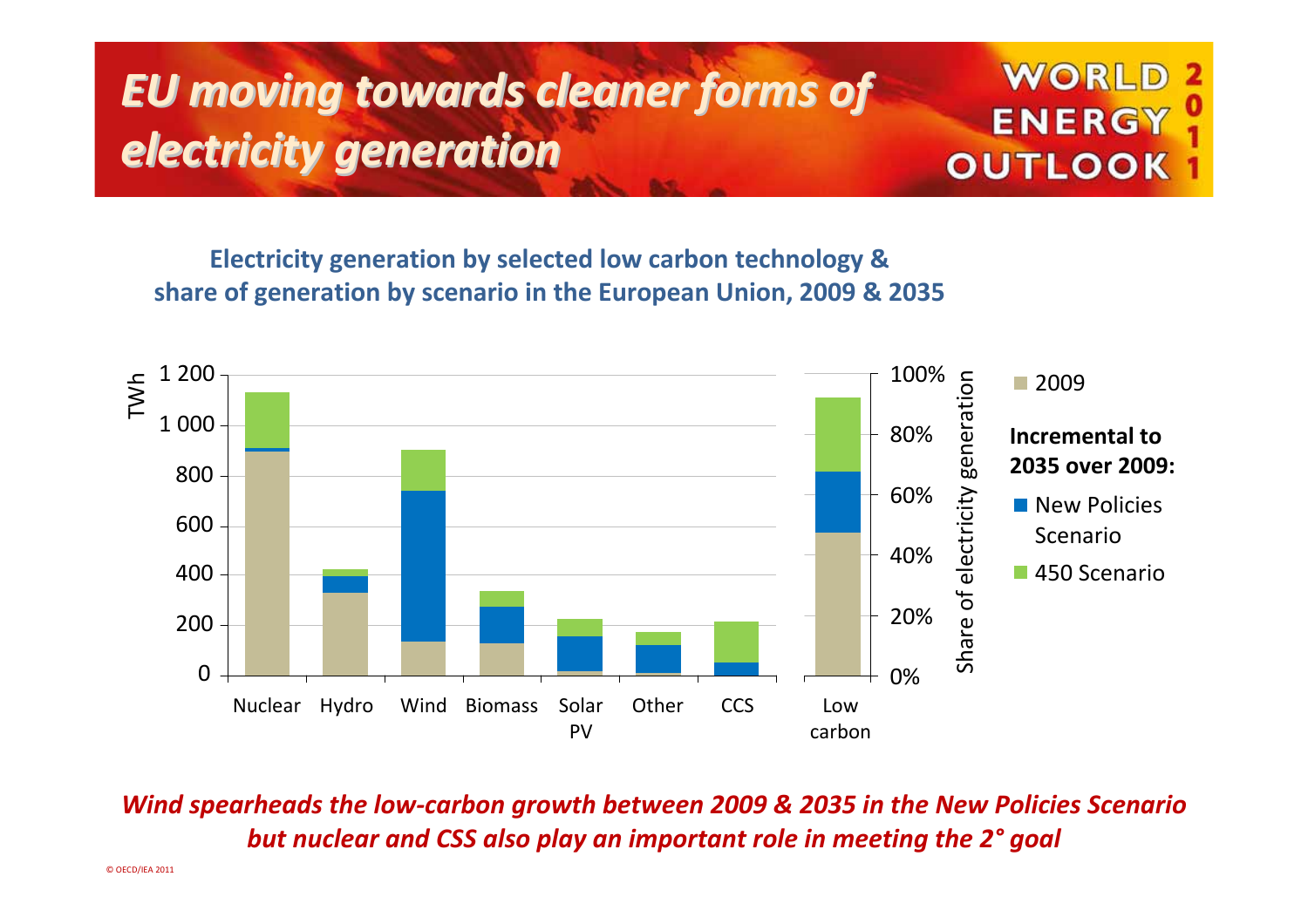# *The value of EU renewable renewable subsidies subsidies set to peak in the 2020s*

#### **Global subsidies to renewables‐based electricity & biofuels by region in the New Policies Scenario**



WORL

ENERGY

**OUTLOOK** 

*Global renewable subsidies grow from \$66 billion in 2010 to \$250 billion in 2035, while they peak after 2025 in the EU thanks to increasing fuel & carbon prices and technological learning*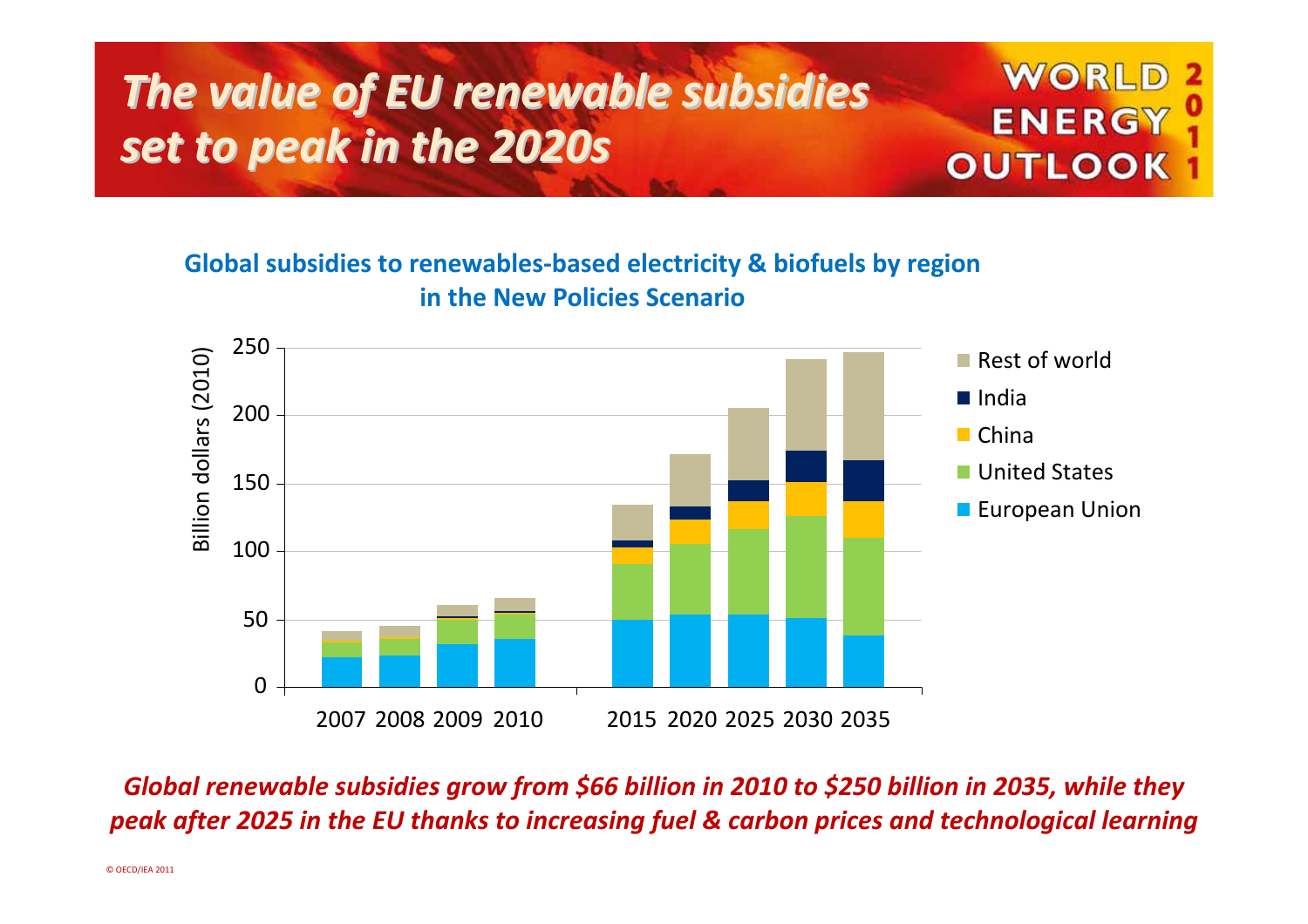## *Energy is at the heart of the climate climate challenge challenge*



**Cumulative energy‐related CO2 emissions in selected regions**



*By 2035, cumulative CO2 emissions from today exceed three‐quarters of the total since 1900, and China's per‐capita emissions match the OECD average*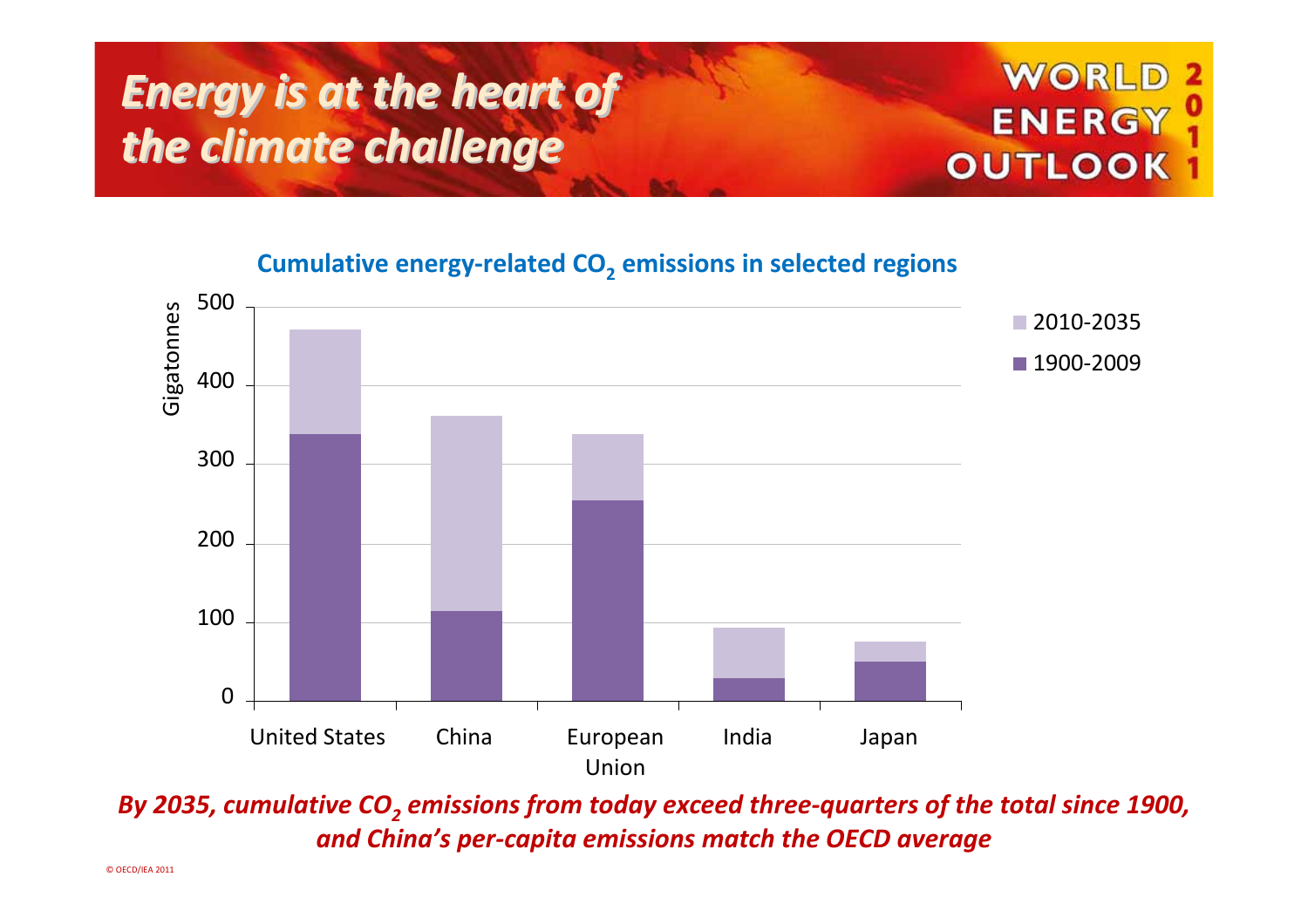## *The door to <sup>2</sup>°<sup>C</sup> is closing, closing, but will we be "locked‐in" ?*

### WORLD **ENERGY OUTLOOK**



*Without further action, by <sup>2017</sup> all CO2 emissions permitted in the <sup>450</sup> Scenario will be "locked‐in" by existing power plants, factories, buildings, etc*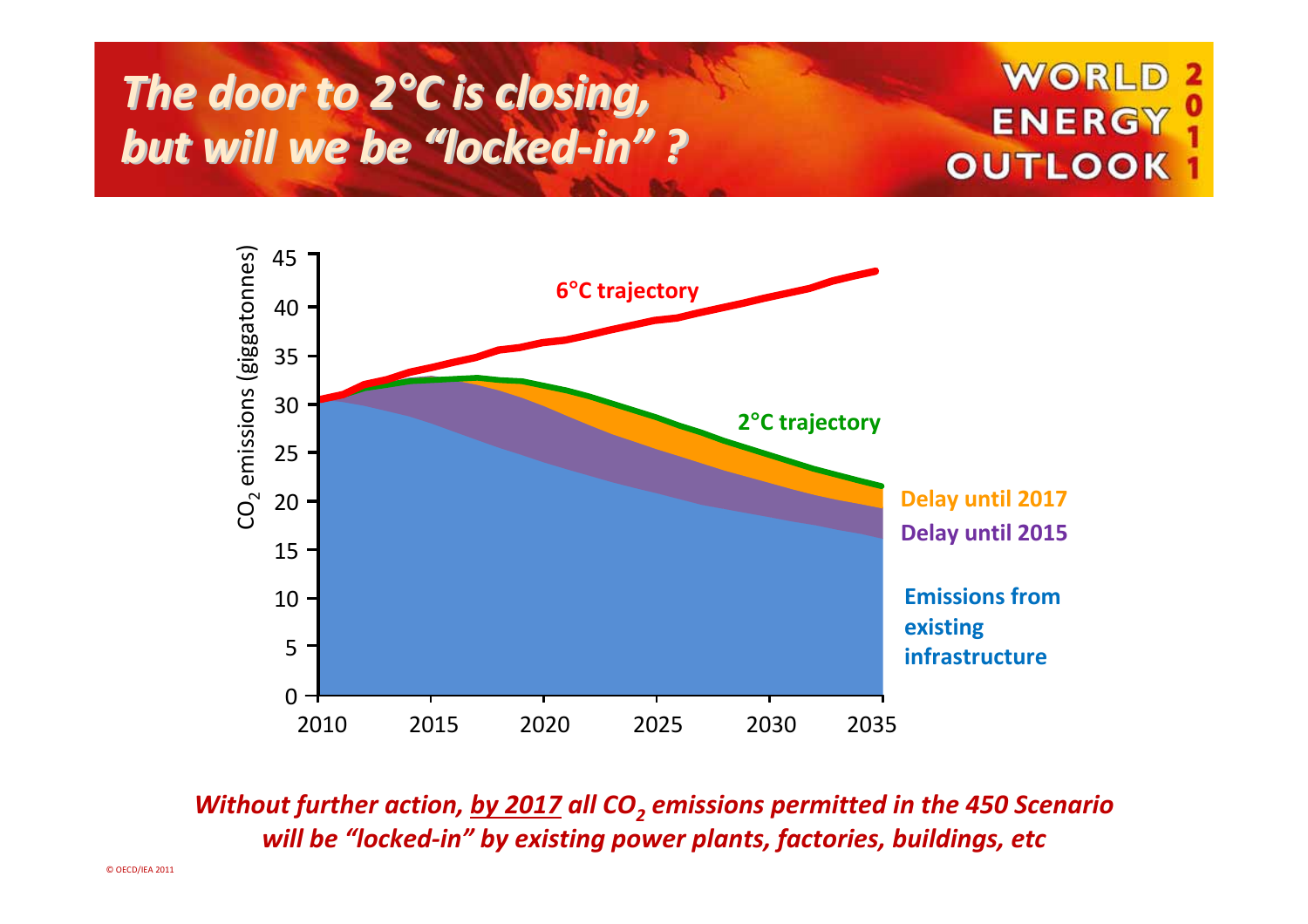# *Efficiency Efficiency gains can contribute contribute most to EU emissions emissionsreductions reductions*

### WORLD **ENERGY OUTLOOK**

#### **European Union energy‐related CO2 emissions abatement in the 450 Scenario relative to the New Policies Scenario**



*Energy efficiency measures – driven by strong policy action across all sectors – account for 50% of the cumulative CO2 abatement over the Outlook period*